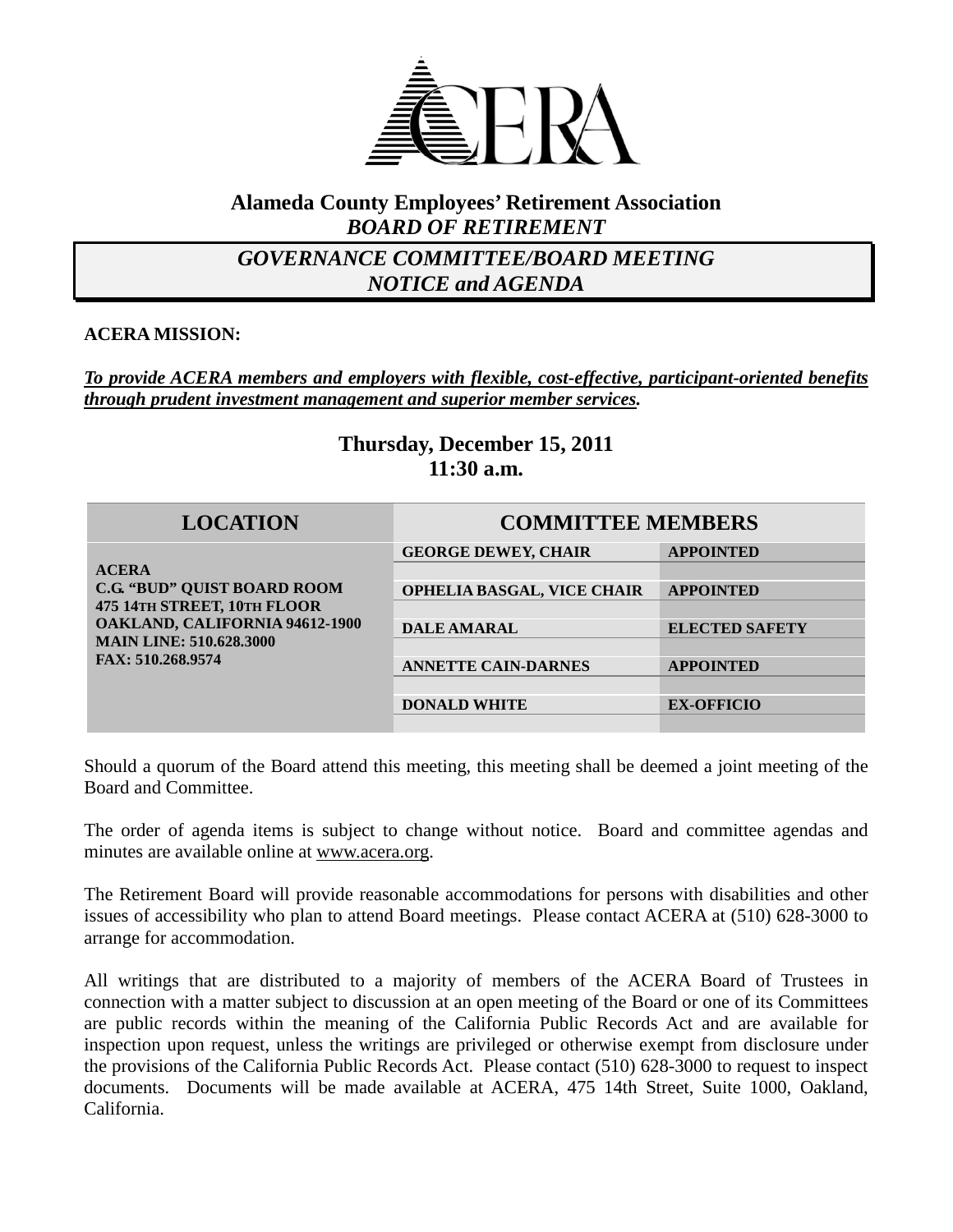# *GOVERNANCE COMMITTEE/BOARD MEETING*

**NOTICE and AGENDA, Page 2 of 3 – Thursday, December 15, 2011**

**Call to Order:** 11:30 a.m.

#### **Action Items: Matters for Discussion and Possible Motion by the Committee**

- **1.** Review, Discussion, and Possible Motion to Adopt the Amendments and renew the **ACERA Membership Policy**.
	- Recommendation The Governance Committee advises the Board of Retirement to approve the recommended changes to the ACERA Membership Policy and approve the proposed amendments to § II.C.4., related to change in status of members.

– Robert Gaumer

- **2.** Review, Discussion and Possible Motion to Adopt Amendments and renew the **Board Elections Policy**.
	- Recommendation The Governance Committee advises the Board of Retirement that it finds the content of the Board Elections Policy is appropriate and continues to meet the needs of ACERA and should be renewed with revisions as recommended by Staff.

– Robert Gaumer

- **3.** Review, Discussion and Possible Motion to Adopt Amendments and renew the **Chief Executive Officer Annual Performance Evaluation Policy**.
	- Recommendation The Governance Committee advises the Board of Retirement that it finds the content of the Chief Executive Officer Annual Performance Evaluation Policy is appropriate and continues to meet the needs of ACERA and should be renewed with revisions as recommended by Staff.

– Robert Gaumer

- **4.** Review, Discussion and Possible Motion to Adopt Amendments and renew the **Record Retention Policy and Schedule**.
	- Recommendation The Governance Committee advises the Board of Retirement that it finds the content of the Record Retention Policy And Schedule is appropriate and continues to meet the needs of ACERA and should be renewed with revisions as recommended by Staff.

– Robert Gaumer